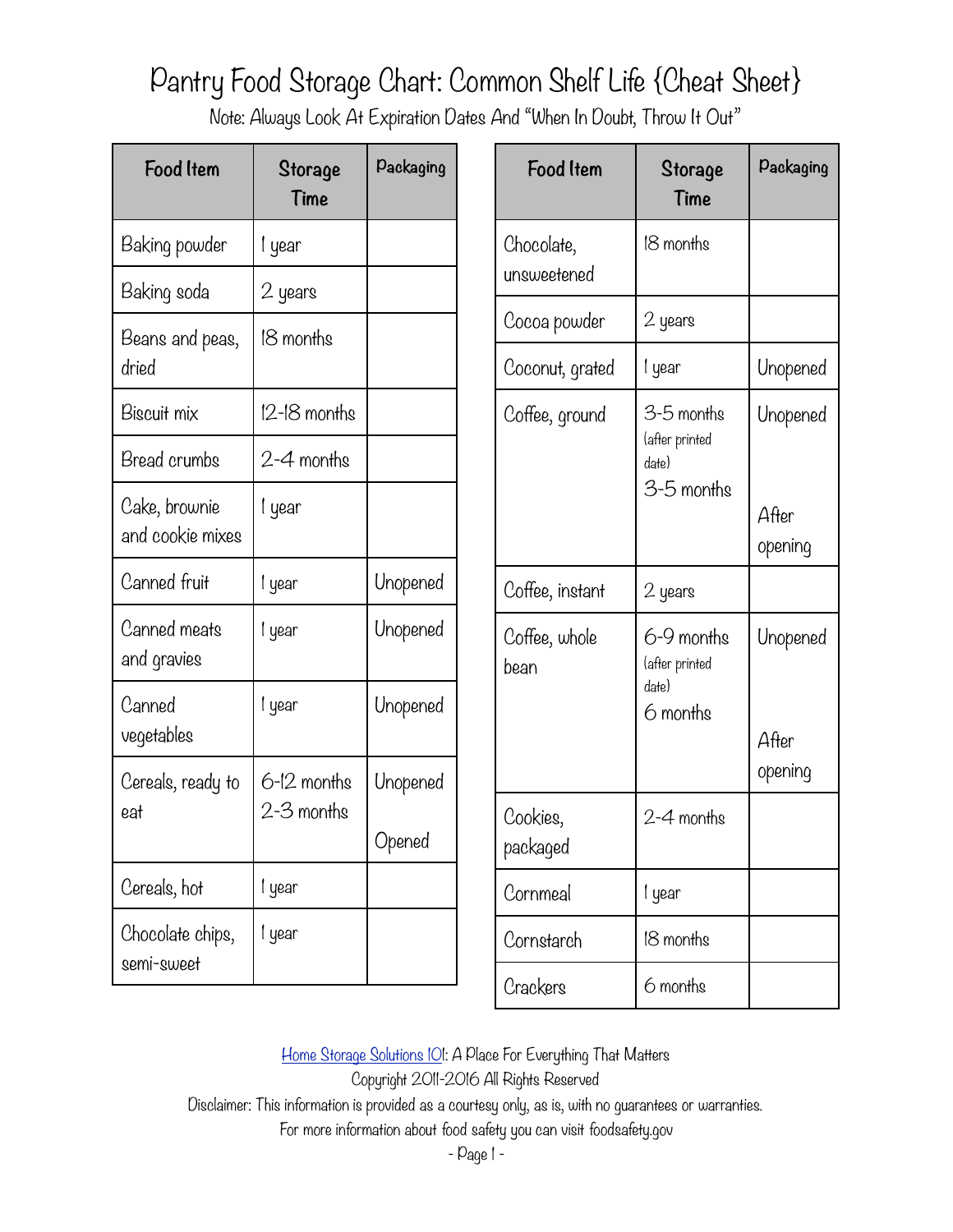Note: Always Look At Expiration Dates And "When In Doubt, Throw It Out"

| <b>Food Item</b>             | Storage<br>Time    | Packaging                           |
|------------------------------|--------------------|-------------------------------------|
| Croutons                     | 6 months           |                                     |
| Flour, cake                  | 6 months           |                                     |
| Flour, white                 | 10-15 months       | Opened,<br>in airtight<br>container |
| Flour, whole<br>wheat        | 6-8 months         | Opened in<br>fridge                 |
| Frosting, canned             | 8 months           | Unopened                            |
| Fruit, dried                 | 6 months           |                                     |
| Gelatin                      | $12$ -18 months    |                                     |
| Grits, instant               | 8 months           |                                     |
| Grits, regular               | 10 months          |                                     |
| Honey, molasses<br>and syrup | l year             |                                     |
| Hot chocolate<br>mixes       | 6-12 months        |                                     |
| Infant formula               | $12 - 18$ months   |                                     |
| Jelly, jam and<br>preserves  | l year<br>8 months | Unopened<br>Opened in<br>fridge     |

| Food Item                             | Storage<br>Time      | Packaging                        |
|---------------------------------------|----------------------|----------------------------------|
| Juice, canned<br>citrus               | 6 months             | Unopened                         |
| Juice, canned<br>non-citrus           | l year               | Unopened                         |
| Ketchup,<br>barbeque sauce            | l year<br>5 months   | Unopened<br>Opened,<br>in fridge |
| Marshmallows                          | 3 months             |                                  |
| Mayonnaise                            | 4 months<br>2 months | Unopened<br>Opened in<br>fridge  |
| Milk, evapora <del>t</del> ed         | l year               | Unopened                         |
| Milk, non-fa <del>l</del><br>powdered | l-2 years            |                                  |
| Milk, sweetened<br>condensed          | l year               | Unopened                         |
| Mustard                               | 2 years<br>l year    | Unopened<br>Opened,<br>in fridge |
| Nuts, unshelled                       | 8 months             |                                  |

Home Storage Solutions IOI: A Place For Everything That Matters

Copyright 2011-2016 All Rights Reserved

Disclaimer: This information is provided as a courtesy only, as is, with no guarantees or warranties.

For more information about food safety you can visit foodsafety.gov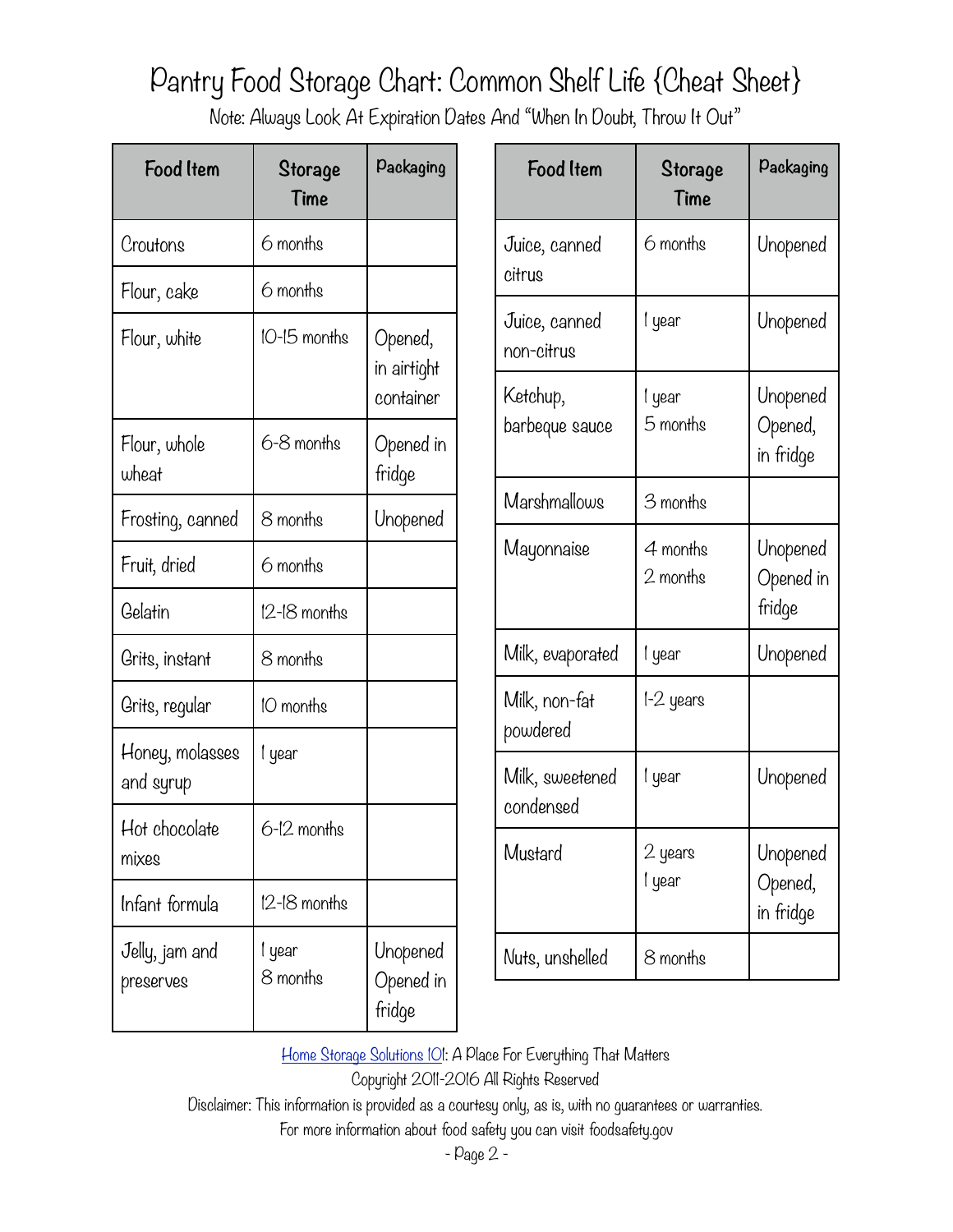Note: Always Look At Expiration Dates And "When In Doubt, Throw It Out"

| <b>Food Item</b>                    | Storage<br>Time         | Packaging                  | Fc                      |
|-------------------------------------|-------------------------|----------------------------|-------------------------|
| Oils (canola, corn<br>or vegetable) | l-2 years<br>6-8 months | Unopened<br>Opened         | Potat<br>or sw          |
| Oil, olive                          | 2 years                 |                            |                         |
| Onions                              | 4-6 weeks               | Dry dark                   | Potat                   |
|                                     |                         | place, with<br>lots of air | Puddi                   |
|                                     |                         | circulation                | Rice,                   |
| Pancake mix                         | 6 months                |                            | Rice,                   |
| Pasta, dried                        | 2 years                 | Once<br>opened, keep       | Rice,                   |
|                                     |                         | in airtight<br>containers  | Salad                   |
| Peanut butter                       | 6-9 months              |                            |                         |
| Pickles, olives,<br>relishes        | l year<br>3 months      | Unopened<br>Opened in      | Salt                    |
|                                     |                         | fridge                     | Sauce                   |
| Popcorn,                            | 1–2 years               |                            | condi                   |
| unpopped kernels<br>(not in         |                         |                            | Short                   |
| microwavable<br>bags)               |                         |                            | Soft o                  |
| Popcorn,<br>microwaveable           | 6-8 months              |                            | Spice<br>herbs<br>aroun |

| Food Item                                  | Storage<br>Time       | Packaging                                              |
|--------------------------------------------|-----------------------|--------------------------------------------------------|
| Po <del>l</del> atoes, white<br>or sweet   | 3-5 weeks             | Dry dark<br>place, with<br>lots of air<br>circulation  |
| Po <del>l</del> atoes, instant             | l year                |                                                        |
| Pudding mixes                              | 8-12 months           |                                                        |
| Rice, brown                                | l year                |                                                        |
| Rice, mixes                                | 6 months              |                                                        |
| Rice, white                                | 2 years               |                                                        |
| Salad dressing                             | 10 months<br>3 months | Unopened<br>Opened in<br>fridge                        |
| Salt                                       | Indefinitely          |                                                        |
| Sauces,<br>condiments                      | l year                | Unopened                                               |
| Shortening                                 | 8 months<br>6 months  | Unopened<br>Opened                                     |
| Soft drinks                                | 6-9 months            | Unopened                                               |
| Spices (and<br>herbs), dried and<br>ground | l-2 years             | Airtight<br>containers,<br>discard when<br>scent fades |

Home Storage Solutions IOI: A Place For Everything That Matters

Copyright 2011-2016 All Rights Reserved

Disclaimer: This information is provided as a courtesy only, as is, with no guarantees or warranties.

For more information about food safety you can visit foodsafety.gov